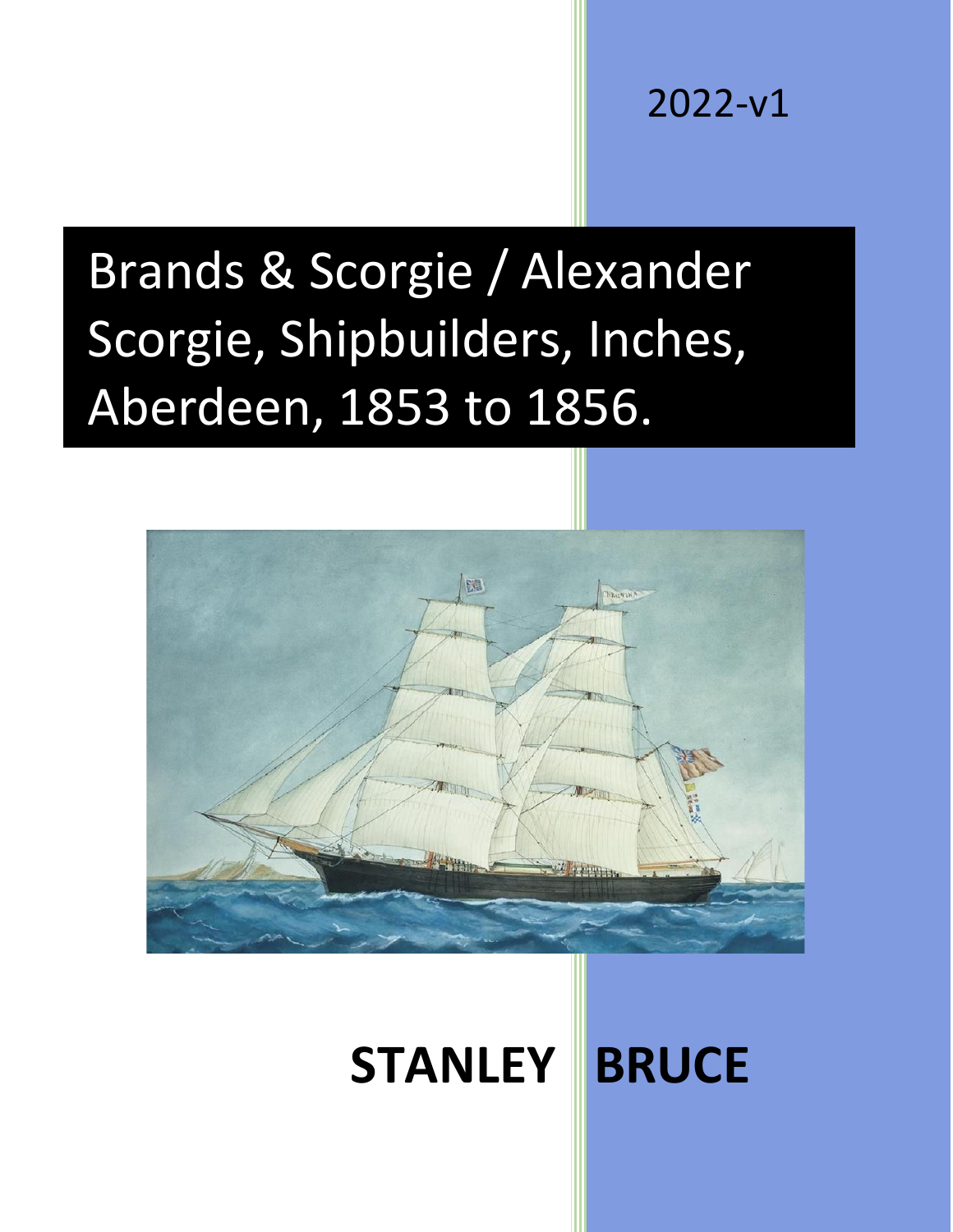Due to the age of the paintings in this book they are all considered to be out of copyright, however where the artist or source of the item is known it has been stated directly below it. For any stated as 'Unknown' I would be very happy for you to get in touch if you know the artist.

Cover painting – Typical  $19<sup>th</sup>$  century Brig. (Artist unknown).

This book has been published on an entirely non-profit basis and made available to all free of charge as a pdf. The aim of the book is to make the history of vessels built by **Brands & Scorgie / Alexander Scorgie** available to a wider audience. There is much available on the internet, especially on [www.aberdeenships.com](http://www.aberdeenships.com/) but unfortunately what's currently available is scattered and doesn't give the full picture.

If you have any comments regarding this book, or any further information, especially photographs or paintings of vessels where I have none. It would be historically good to show at least one for each vessel, and since this is an electronic edition it will be possible to update and include any new information.

I can be contacted at [bardofthebroch@yahoo.com](mailto:bardofthebroch@yahoo.com)

**If printing this book, it is best printed as an A5 booklet.**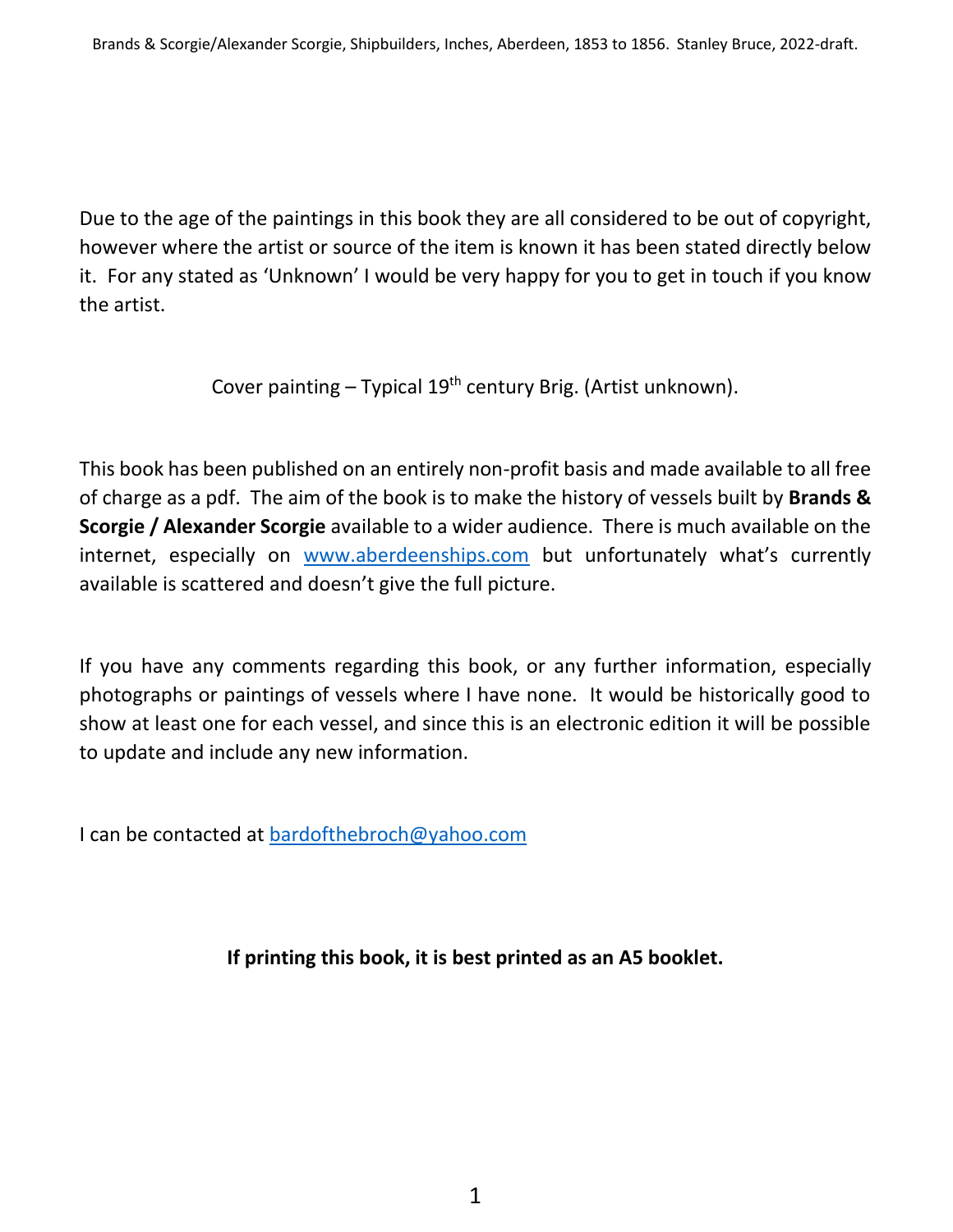# BRANDS & SCORGIE / ALEXANDER SCORGIE, Shipbuilders, INCHES, ABERDEEN, 1853 to 1856.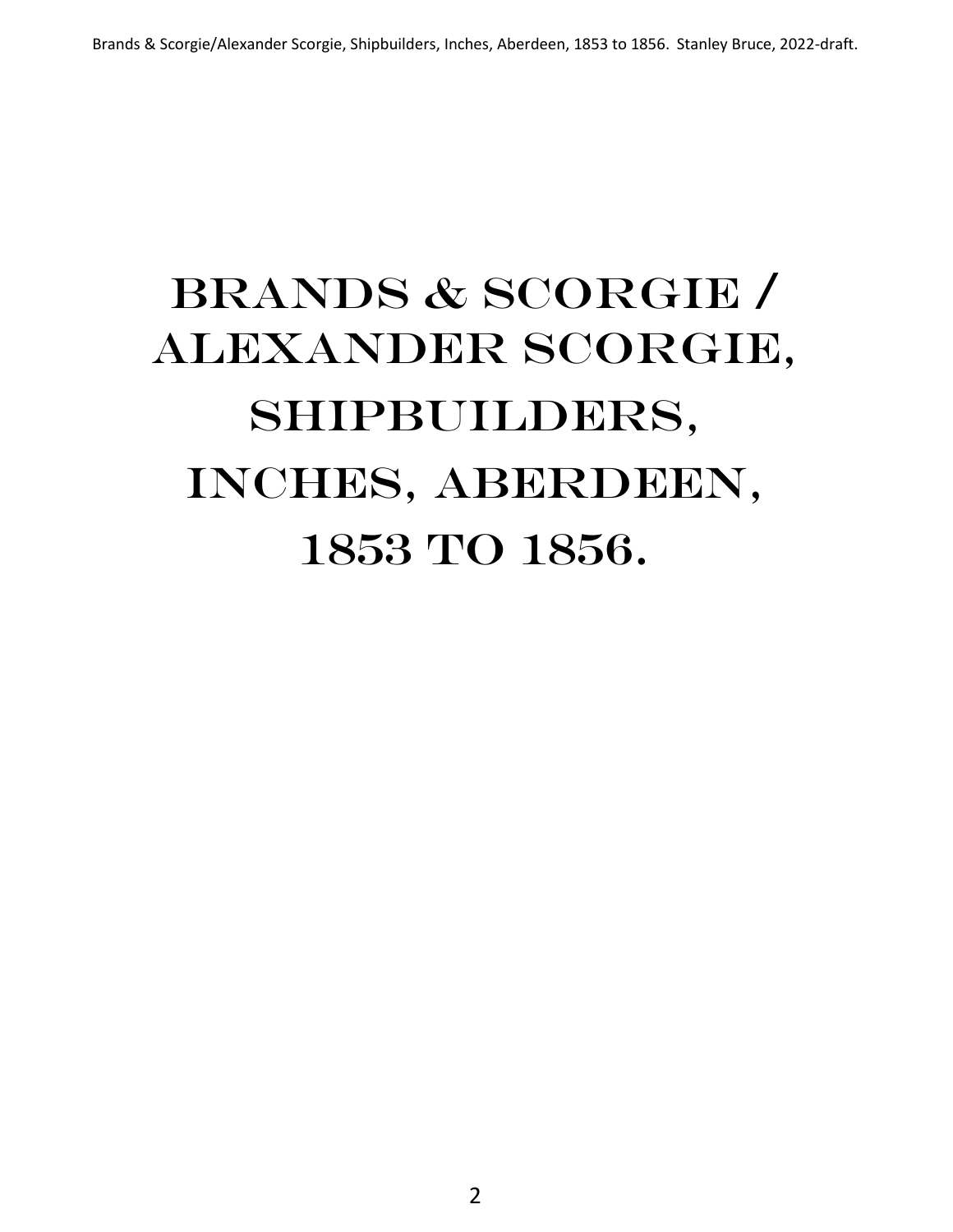# **© Stanley A. Bruce 2022**

#### **Copyright Terms**

You are free to digitally distribute or display this book in whole; or as individual pages, subject to the page header being retained on each page.

Whilst I have taken great care in preparing this publication, I have of course relied on some previous historic information by others. Where conflicting information was found, I have added what seemed the most credible, at least to my mind, I therefore accept no responsibility for any errors or omissions.

Please treat all dimensions as approximate.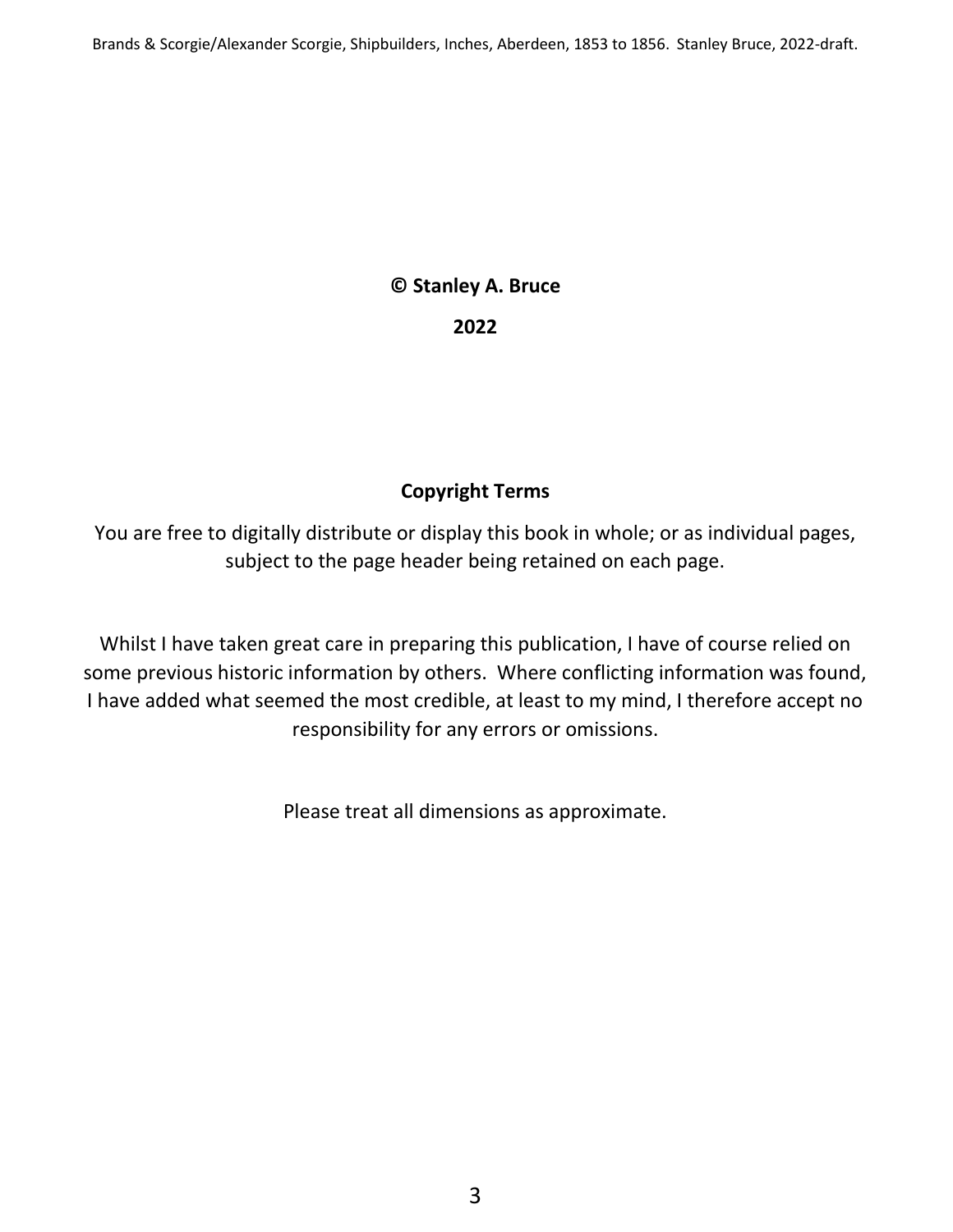# BRANDS & SCORGIE / ALEXANDER SCORGIE, Shipbuilders, INCHES, ABERDEEN, 1853 to 1856.

# **BY** Stanley Bruce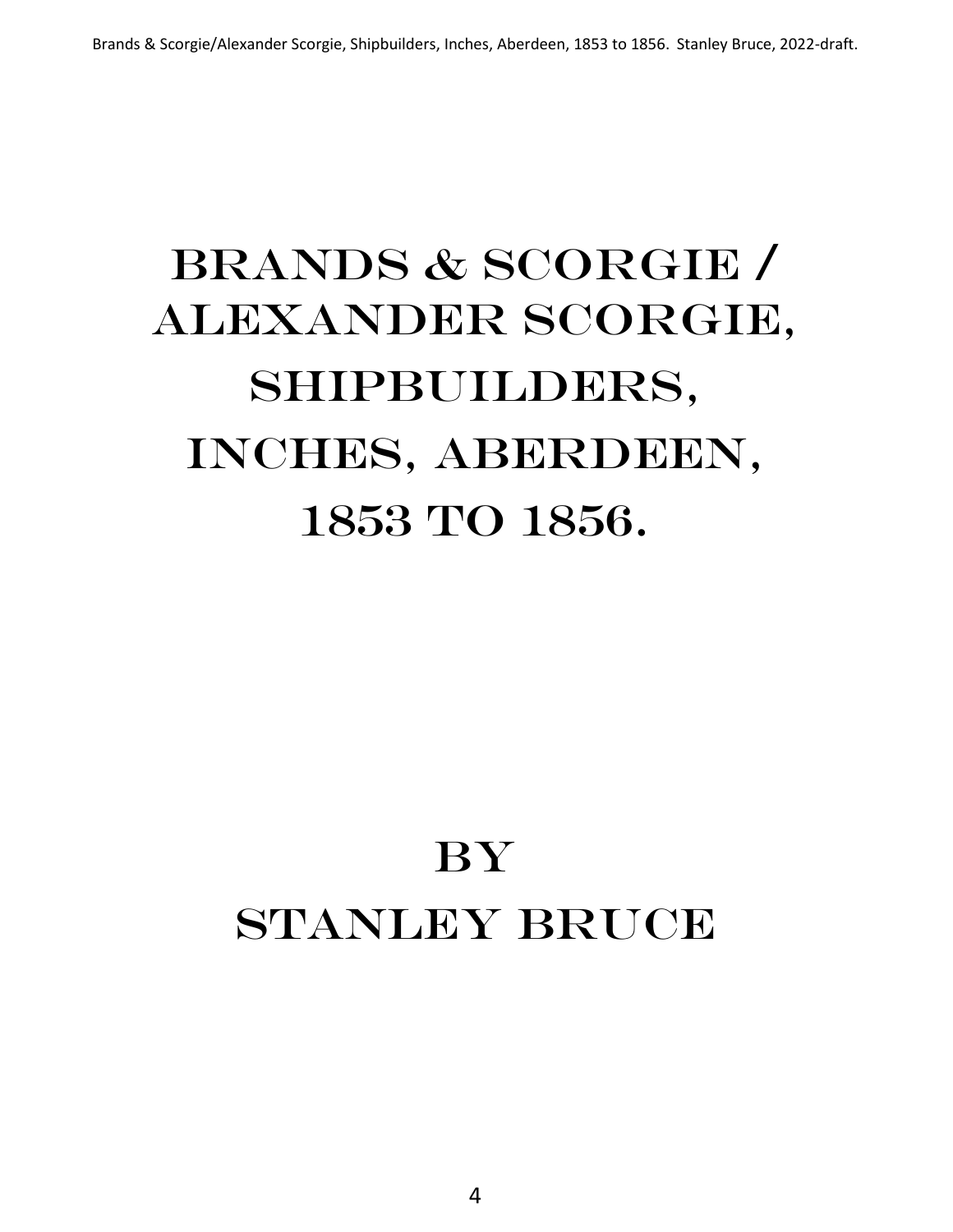| <b>Contents</b>                             | Page           |
|---------------------------------------------|----------------|
| Introduction.                               | 6              |
| Timeline.                                   | $\overline{7}$ |
| Vessels Built List.                         | 8              |
| <b>BRANDS &amp; SCORGIE.</b>                | 8              |
| ALEXANDER SCORGIE.                          | 8              |
| H Built Under Special Survey.               | 8              |
| Carvel Built.                               | 8              |
| Vessel Rigs.                                | 9              |
| Brig.                                       | 9              |
| Schooner.                                   | 9              |
| Other shipbuilders at the Inches, Aberdeen. | 9              |
| Footdee Shipbuilders at this Date.          | 9              |
| 1866 Map of Upper Dock Shipyards.           | 9              |
| Earl of Carlisle (1853).                    | 10             |
| Cynthia (1854).                             | 12             |
| Margarets (1856).                           | 13             |
| Bibliography.                               | 14             |
| Websites.                                   | 14             |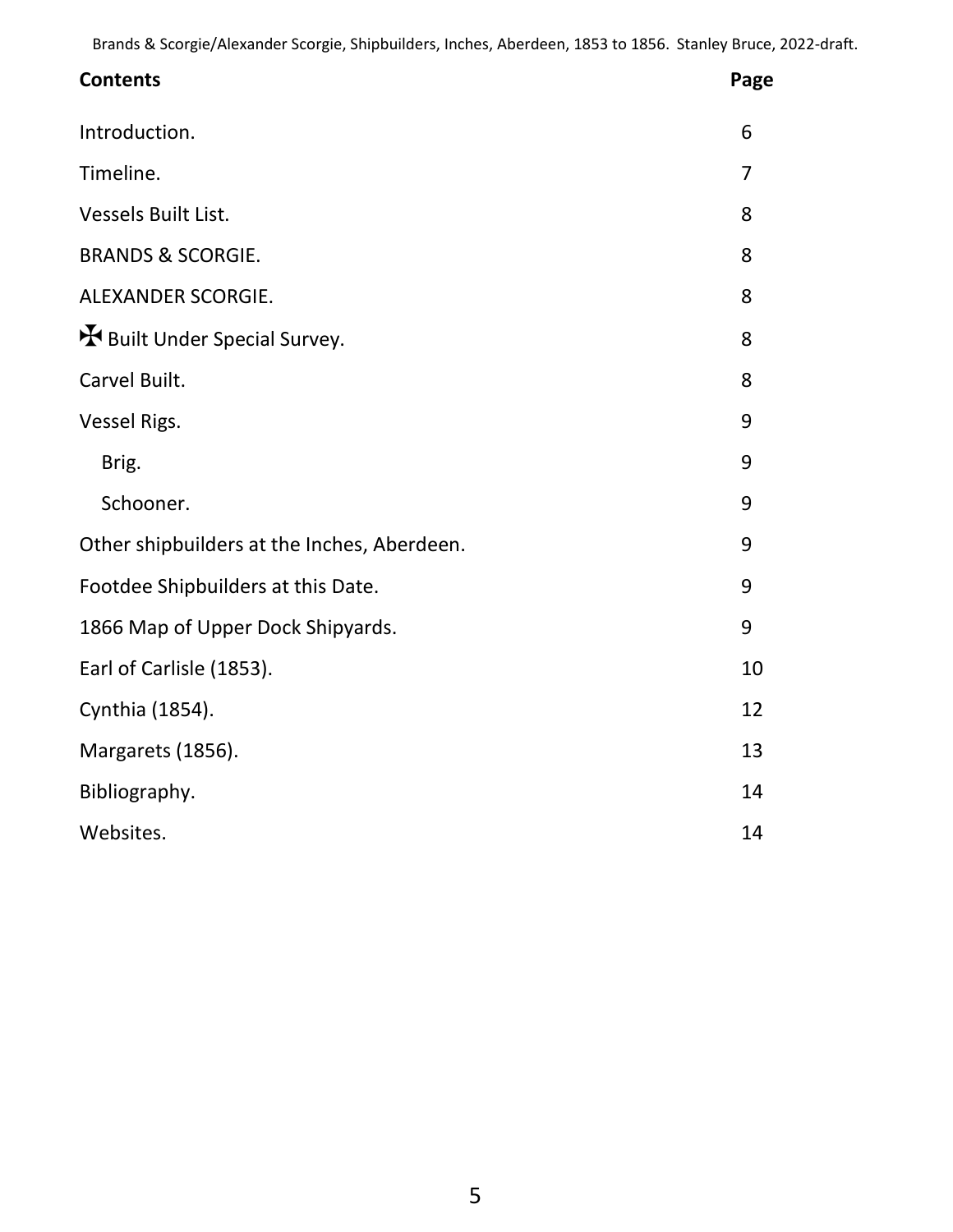#### **Introduction.**

The shipbuilding business of **Brands & Scorgie (Andrew Brands** and **Alexander Scorgie)**  was short-lived at circa 2-years, and that of **Alexander Scorgie** even shorter at only 1.5 years. During this time three relatively small wooden-hulled vessels were built.

The shipyard was located at the Inches, at the south side of Aberdeen Harbour Upper Dock, now known as Provost Jamieson's Quay. I could not establish exactly which yard was occupied by them however I'm inclined to think it was the same yard that **William Duthie Junior & Co**. leased, as it was leased to Duthie around the same date that **Alexander Scorgie** gave it up.

The shipyard was a dangerous place to work, a carpenter named Munro in the early days of this shipyard suffered 'severe wounds' to his head. There wasn't the same importance given to health and safety as there is today. In the 1980's when I worked in the shipyards, accidents happened daily, I recall eye injuries was the most common injury. **Hall Russell** employed their own full-time nurse, and she had her own surgery within the yard.

Shipbuilding was a risky business, shipowners were ruthless with their finances, an estimated price given to build a ship was too often too low, prices of timber and other equipment could go up in price, improvements in ship design came at a cost, and before you know it the yard makes a loss, and the shipbuilder ends up bankrupt.

Unfortunately, I could not find any paintings or photographs of the three vessels built, I hope someone reads this and has them, as it would be historically good to include them.

This may be a small volume; however, it is still an important part of Aberdeen's shipbuilding heritage.

*Stanley Bruce, BSc., I.Mar.Eng., I. Eng., MIMarEST.*

*Former shipyard employee,* 

*Hall Russell Ltd., York Place, Footdee, Aberdeen, (1980 to 1991).*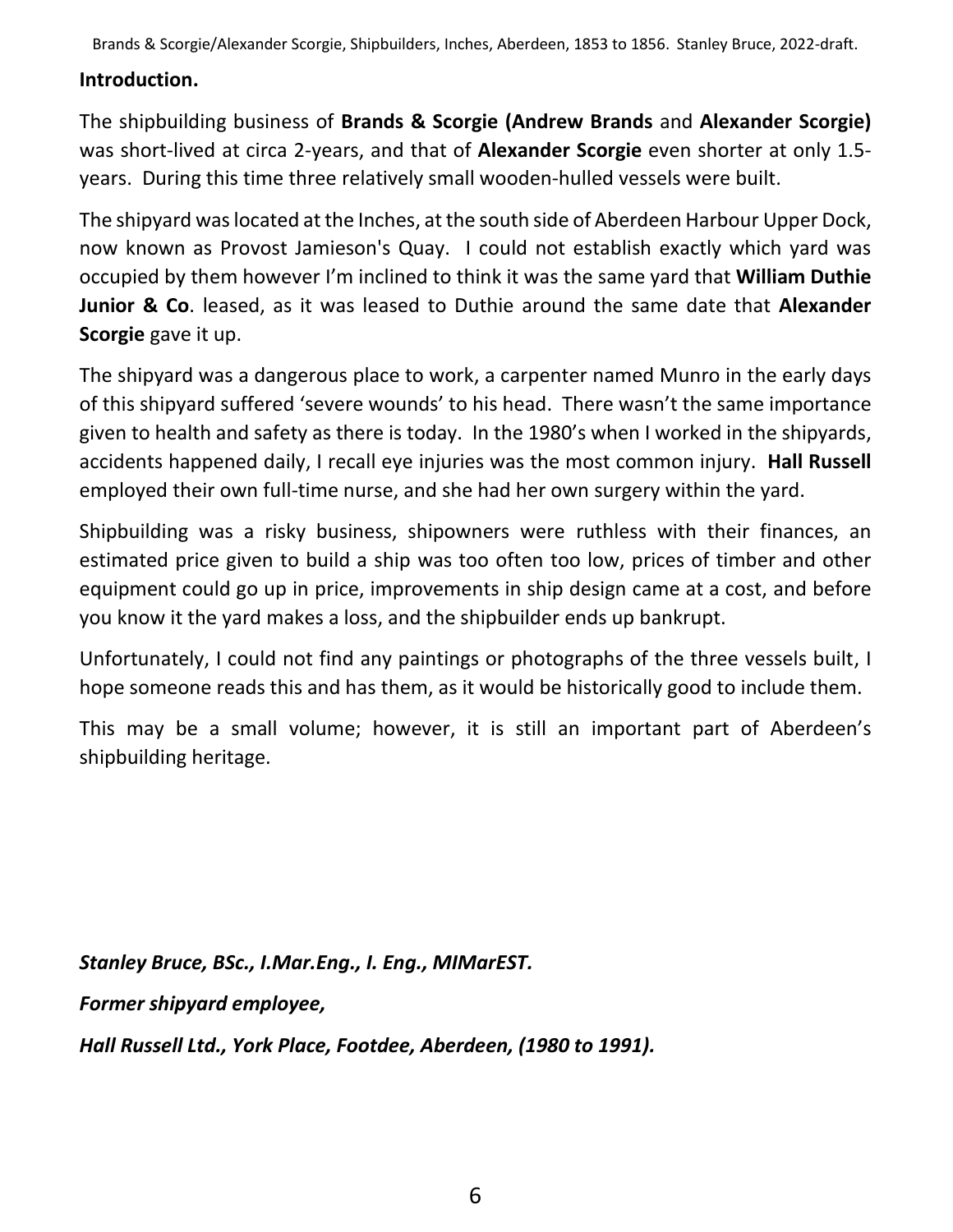### **Timeline.**

**1853, 20th July:** The Aberdeen Press and Journal reported as follows: *"ACCIDENT. - On Monday* (18th inst.) *a carpenter named Munro, employed at Messrs Scorgie & Brand's yard, on the Inches, whilst carrying a plank, slipped his footing, and the piece of wood striking his head with violence, inflicted very severe wounds upon it. His condition is somewhat critical."*

**1853, 17th November**: Launch of the brig **"Earl of Carlisle"** (192 tons) for **Thomas Wright,**  timber merchant, Aberdeen.

**1853, 10th December:** The Aberdeen Herald and General Advertiser reported as follows: *"HARBOUR COMMISSIONERS. - Plans and Works Committee……….An application for a piece of ground on the Inches, by Messrs. Brands & Scorgie, was remitted to the same committee."*

**1854, 9th September:** Launch of the brig **"Cynthia"** (235 tons) for Andrew Reid, merchant, Aberdeen.

1855, 8<sup>th</sup> February: Notice was published in the Aberdeen Press and journal 21<sup>st</sup> February that the Copartnery carried on by the Subscribers, under the firm of **Brands & Scorgie,** Shipbuilders, Aberdeen was dissolved by mutual consent. Signed **Andrew Brands** and **Alexander Scorgie**, witnesses James Bate and William Milne.

The notice further read *"In reference to the above dissolution, ANDREW BRANDS, intends to carry on the SHIP JOBBING, in all its Departments. Spars, Blocks, Pumps, and Boats made and repaired. Old Premises - PROVOST BLAIKIES QUAY, south side of the Bridge."*

**1856, 21st June:** Launch of the schooner **"Margarets"** (96 tons) for Peter Beveridge, manufacturer, Aberdeen.

**1856, 13th August:** The Aberdeen Press and Journal reported as follows: *"THE Creditors of ALEXANDER SCORGIE, shipbuilder in Aberdeen, are requested to meet at the Office of Mr Morrice, Advocate, 34, Marischal Street, on Friday the 15th inst., at Twelve o'clock Noon. Dated: Aberdeen, 12th August, 1856."*

**1883, 25th August:** The Aberdeen Weekly News reported as follows: *"DEATHS – At 16 Cotton Street, Aberdeen, on the 17th inst., Alexander Scorgie, late ship carpenter."*

**1891, 12th May:** The Aberdeen Free Press reported as follows: *"DEATHS – At 26 Regent Quay, on the 8th inst. Isabella Forbes, widow of the late Alexander Scorgie, ship carpenter, aged-72."*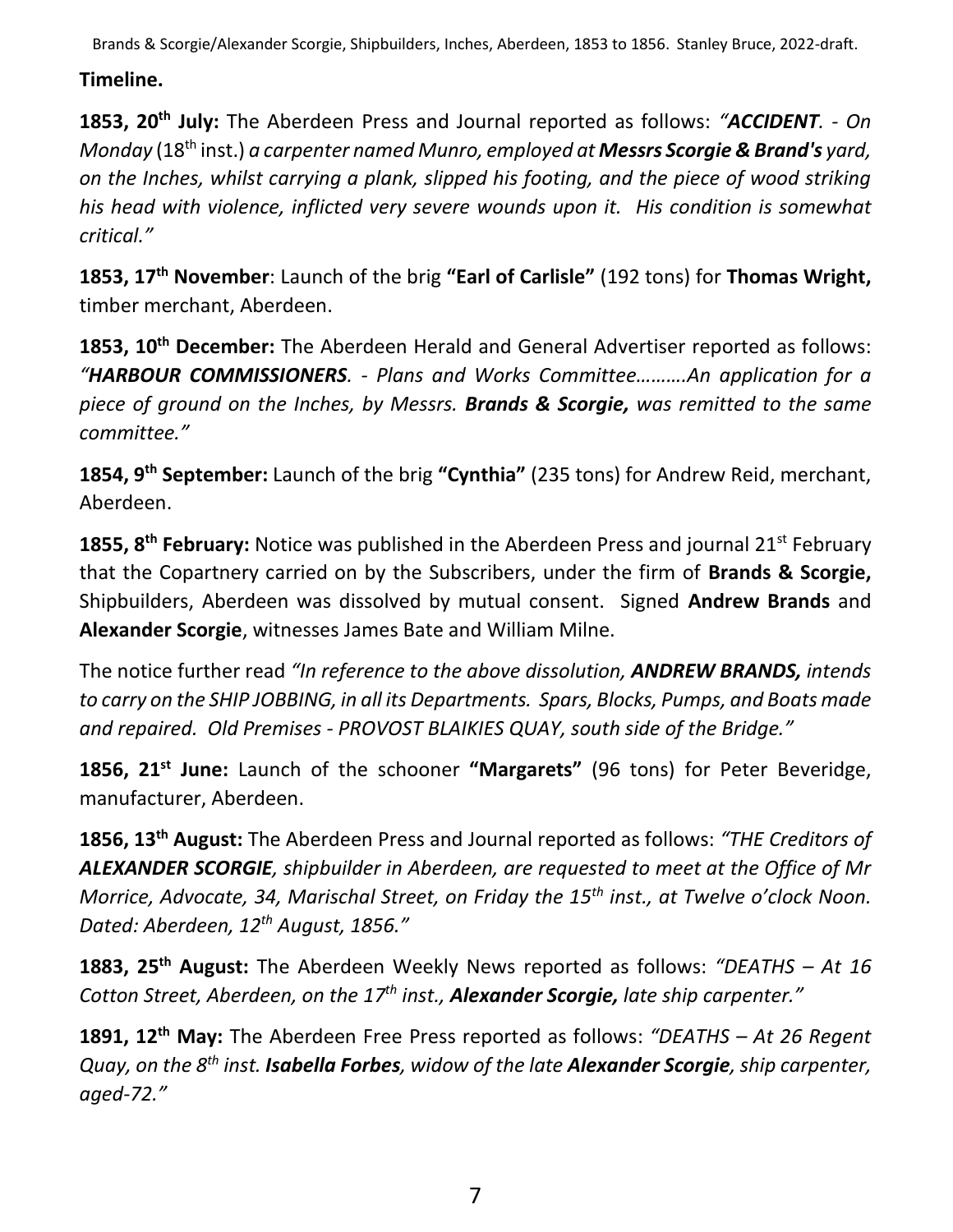#### **Vessels Built List.**

This list was prepared from scratch, based on information found in local newspapers. I only found three vessels that they built.

#### **BRANDS & SCORGIE.**

| <b>Date</b> | <b>Name</b>          | <b>Rig</b> | Tons             | <b>Owners</b>                                | <b>LRS</b>         | $L \times B \times D$            |
|-------------|----------------------|------------|------------------|----------------------------------------------|--------------------|----------------------------------|
| 1853        | Earl of<br>Carlisle. | Brig.      | 192              | Thomas Wright, timber<br>merchant, Aberdeen. | 6A1                | 92.8'x<br>$21.6'$ x<br>13.3'     |
| 1854        | Cynthia.             | Brig.      | 235<br><b>NM</b> | Andrew Reid,<br>merchant, Aberdeen.          | $\mathbf F$<br>7A1 | $104'4''$ x<br>22'8" x<br>13'1'' |

**ALEXANDER SCORGIE.** *NM - New measurement.*

| <b>Date</b> | <b>Name</b>            | <b>Rig</b> | Tons            | <b>Owners</b>                                 | LRS | <b>LxBxD</b>             |
|-------------|------------------------|------------|-----------------|-----------------------------------------------|-----|--------------------------|
| 1856        | Margarets.   Schooner. |            | 96<br><b>NM</b> | Peter Beveridge,<br>manufacturer,<br>Aberdeen | 6A1 | 76.2' x<br>18.9'x<br>11' |

### **Built Under Special Survey.**

All three vessels above were classed by Lloyds Register of Shipping (LRS), however the brig **'Cynthia'** (235 tons) was also subject to LRS Special Survey, meaning her construction was overseen by surveyors of the society, and this signified that she was constructed of the highest marine quality. This was identified in Lloyds Register of Shipping with a Maltese Cross aside the vessels entry. Lloyds offered this service from 1853.

#### **Carvel Built.**

All the vessels above were built of wood and carvel built. This means their hull planks were fitted aside one another, edge to edge, not over-lapping as in a clinker-built vessel. The gap between the planks was then caulked by hammering oakum (recycled rope fibres) or caulking cotton into the gaps between the planks. Older methods involved covering this with tar. When the vessel enters the water, the fibres expand and contribute to the watertightness of the hull.

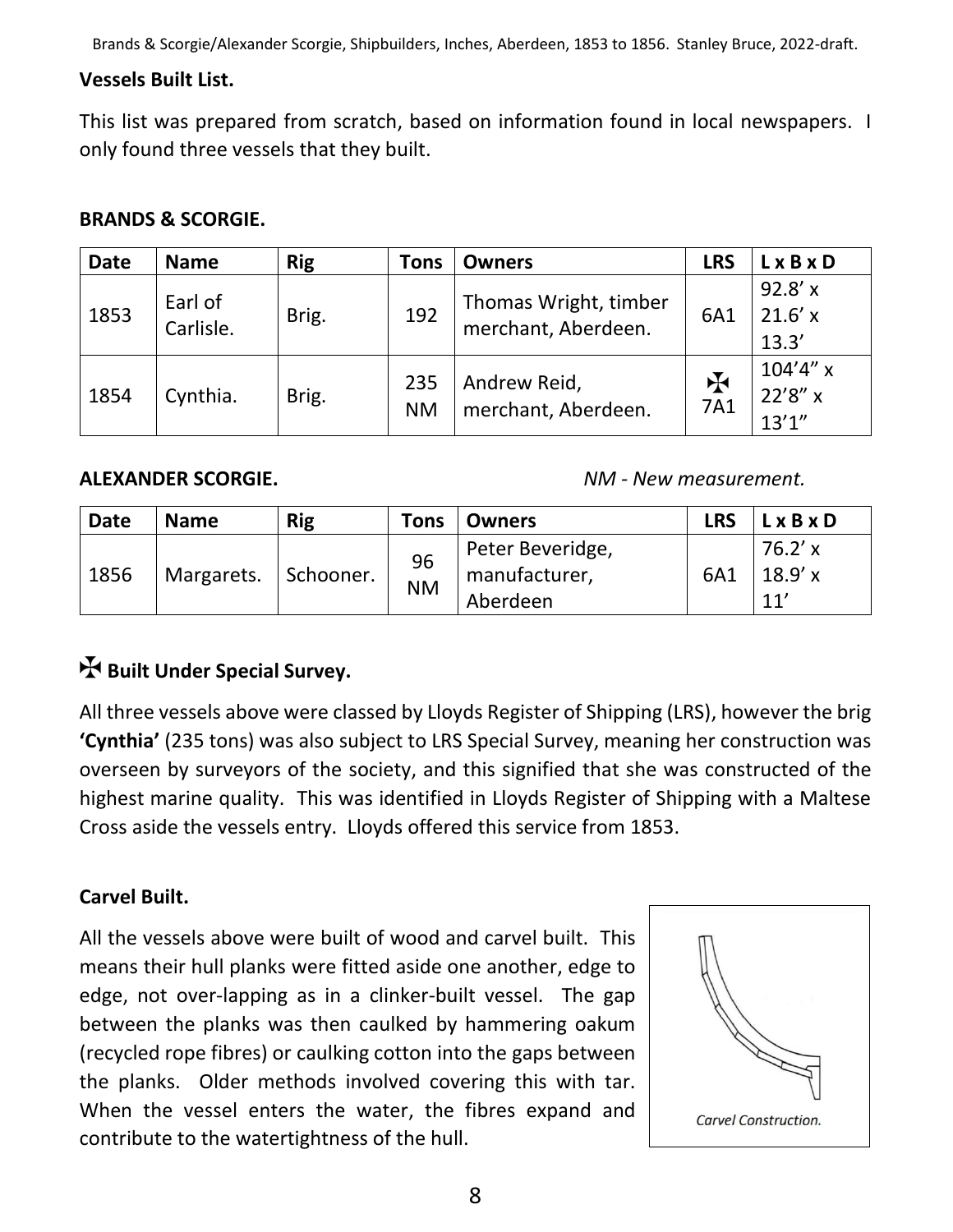#### **Vessel Rigs.**

There are only two vessel rigs mentioned in this book, descriptions as follows:

- **Brig** A two-masted square-rigged sailing vessel, typically having an additional lower fore-and-aft sail on the gaff and a boom to the mainmast. (Early  $18<sup>th</sup>$  century abbreviation of brigantine).
- **Schooner** A sailing vessel with at least two masts, and as much as seven masts, fore and aft rigged, usually with the mainmast taller than the foremast.

#### **Other shipbuilders at the Inches, Aberdeen.**

At this date, the following shipbuilders were building at the Inches:

Thomas Wright c1855 to c1858.

George Milne & Co. c1855 to c1858.

#### **Footdee Shipbuilders at this Date.**

Alexander Hall & Co. (1811 to 1957).

Walter Hood & Co. (1838 to 1881).

Alexander Duthie & Co. (1838 to 1861).

#### **1866 Map of Upper Dock Shipyards.**



*1866 map showing the shipyards at the southern side of the Upper Dock.*

The Brands and Scorgie shipyard, is possibly the same yard as later leased by **William Duthie Jnr. & Co.,** if not it is one of the other two.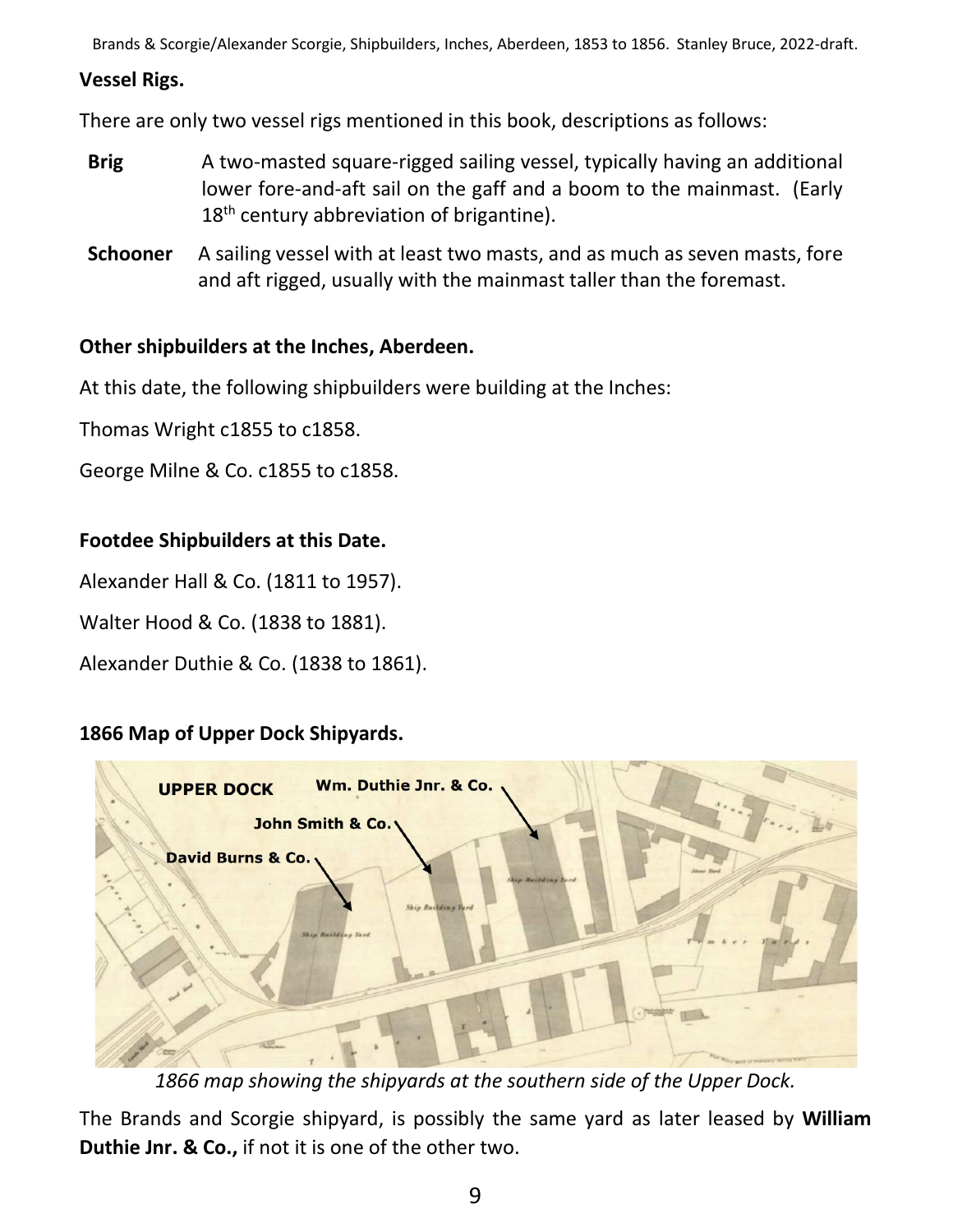### **Earl of Carlisle (1853).**

She was built to carry general cargo and is known to have traded at Aberdeen, the Baltic, London, and the Cape of Good Hope (South Africa). She is also recorded as a London coaster.



*Typical 19th century Brig. (Artist unknown).*

**1853, 23rd November:** The Aberdeen Press and Journal reported as follows: *"LAUNCH. — On Thursday afternoon a more than usually large concourse of people assembled on the Inches, to witness the launch of a vessel named the 'Earl of Carlisle', from the building yard of Messrs Brands & Scorgie. The ground on which the vessel was constructed being considerably above the level of the tide, and the gradient of the ways steeper than usual, a good deal of interest was manifested concerning her reaching her future element in safety. Exactly at high water, everything being ready, the vessel glided gracefully and safely down, and was saluted by the assembled crowd with a round of cheers. The 'Earl of Carlisle' is, we believe, the property of our townsman, Mr T. Wright, and is intended for the Baltic trade. She is the first craft built by Messrs Brands & Scorgie, the draft and plans having been supplied by them also, and, judging from her excellent lines and general symmetry, she will, no doubt, do ample justice both to her builders and to the port at which she is built. She is 192 tons register, and is to be rigged as a brig. We believe Messrs Brands & Scorgie intend laying down other keels in her place immediately."*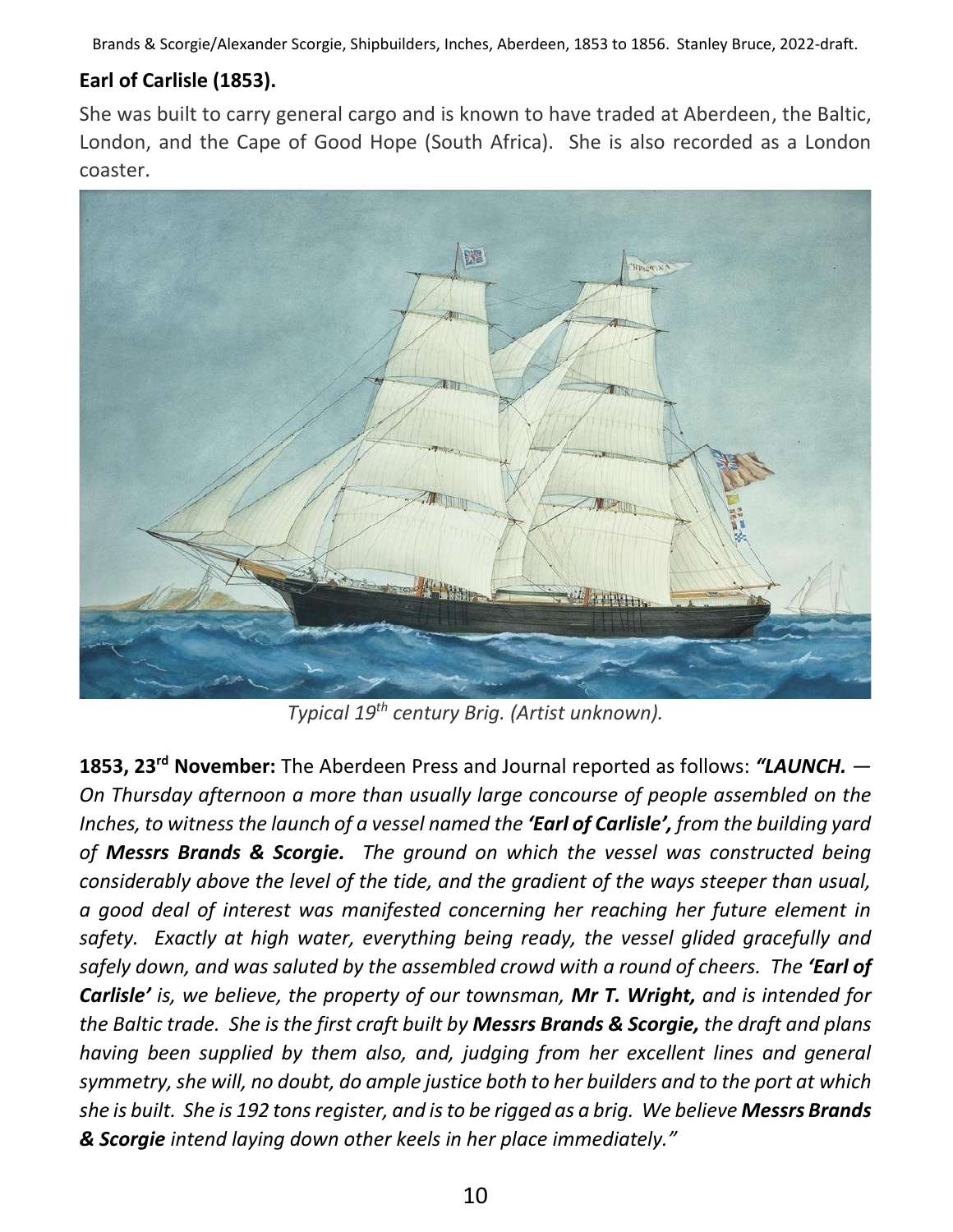### **Earl of Carlisle (1853). (Continued).**

| <b>Vessel Name(s)</b>                                      | <b>Earl of Carlisle.</b>                                                                                                                                                                                                                                                                                                                                                                                                                                                                                                                                                             |  |
|------------------------------------------------------------|--------------------------------------------------------------------------------------------------------------------------------------------------------------------------------------------------------------------------------------------------------------------------------------------------------------------------------------------------------------------------------------------------------------------------------------------------------------------------------------------------------------------------------------------------------------------------------------|--|
| <b>Rig</b>                                                 | Brig, 2 masts, 1 deck, a square stern, and a standing bowsprit.                                                                                                                                                                                                                                                                                                                                                                                                                                                                                                                      |  |
| <b>Launch Date</b>                                         | 17 <sup>th</sup> November 1853.                                                                                                                                                                                                                                                                                                                                                                                                                                                                                                                                                      |  |
| Owner(s)<br>(No of shares held, out<br>of 64 in brackets). | Thomas Wright, timber merchant, Inches, Aberdeen.<br>(Home address, Marywell-Bank, Aberdeen).                                                                                                                                                                                                                                                                                                                                                                                                                                                                                        |  |
| <b>Registered Port</b>                                     | Aberdeen.<br>Official No.: 8474.                                                                                                                                                                                                                                                                                                                                                                                                                                                                                                                                                     |  |
| <b>GRT</b>                                                 | 192 tons.                                                                                                                                                                                                                                                                                                                                                                                                                                                                                                                                                                            |  |
| Length                                                     | 92.8 feet. (28.29m).                                                                                                                                                                                                                                                                                                                                                                                                                                                                                                                                                                 |  |
| <b>Breadth</b>                                             | 21.6 feet. (6.58m).                                                                                                                                                                                                                                                                                                                                                                                                                                                                                                                                                                  |  |
| Depth                                                      | 13.3 feet. (4.05m).                                                                                                                                                                                                                                                                                                                                                                                                                                                                                                                                                                  |  |
| <b>Construction</b>                                        | Wood. Carvel built. Oak and Larch with part Iron bolts.                                                                                                                                                                                                                                                                                                                                                                                                                                                                                                                              |  |
| <b>Figurehead</b>                                          | Male.                                                                                                                                                                                                                                                                                                                                                                                                                                                                                                                                                                                |  |
| <b>Classification</b>                                      | Lloyds Register of Shipping. Class 6A1.                                                                                                                                                                                                                                                                                                                                                                                                                                                                                                                                              |  |
| <b>Other information</b>                                   | 1853-57: Master J. Smith, owned by Thomas Wright, Aberdeen.<br>1858-59: Master W. Wood, owned by Thomas Wright.<br>1859: A roundhouse was erected on deck, gross tonnage now<br>increased to 207 tons. (LRS)<br>1861-69: Master A. Gordon, owned by J. Hulbert, London.<br>1870, 1st October: The Ipswich Journal reported that Captain Pitt<br>of brig 'Earl of Carlisle', which arrived here from Memel, reports<br>that one of his crew, a native of Sweden named Olav Anderson,<br>about 22-years, was washed overboard during a gale from SW,<br>and was never seen afterwards. |  |
| Date<br><b>Scrapped</b><br>Lost                            | Unknown: >1870.                                                                                                                                                                                                                                                                                                                                                                                                                                                                                                                                                                      |  |

Thomas Wright c1855 established his own shipyard at the Inches, Aberdeen, it closed c1858.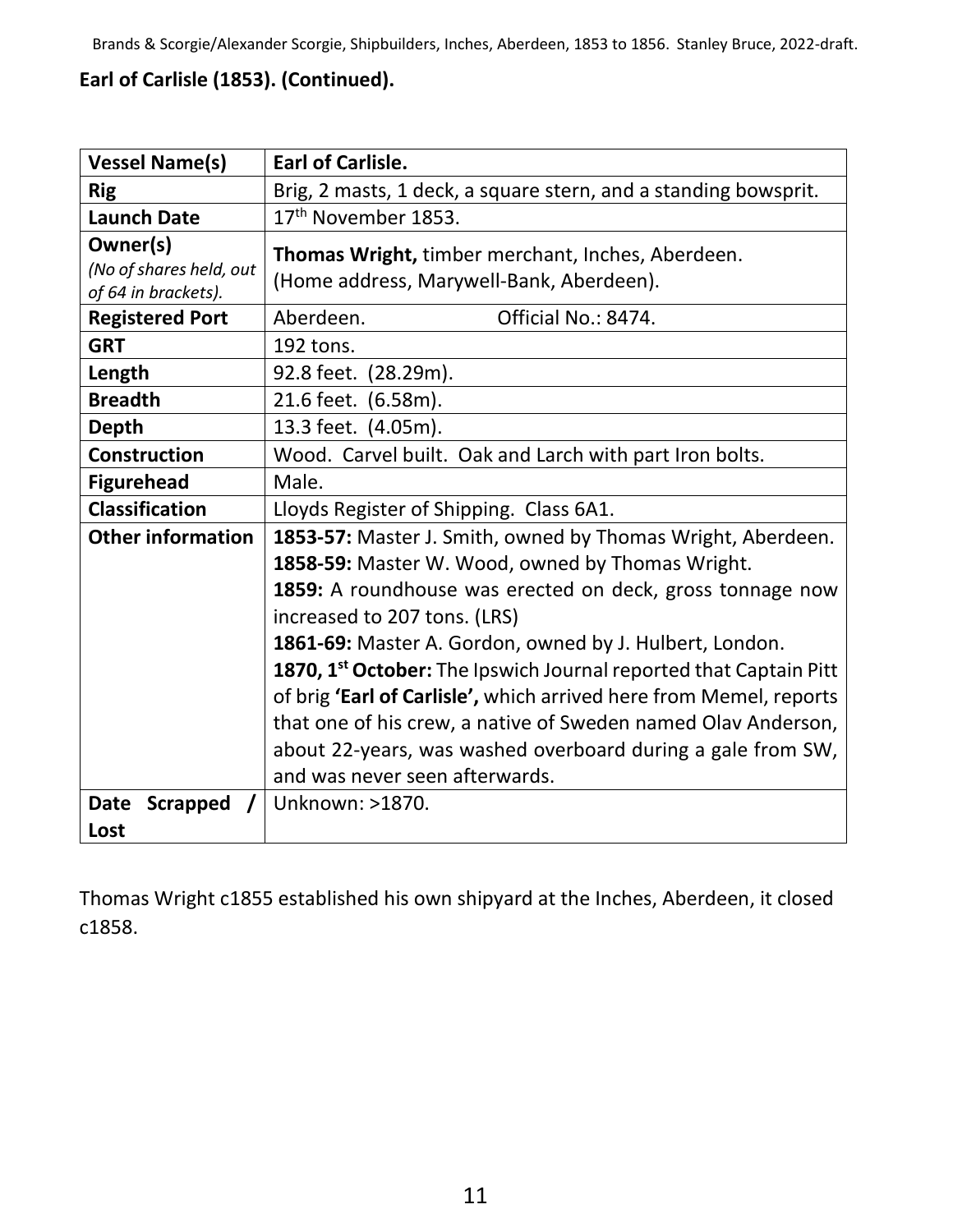### **Cynthia (1854).**

She was built to carry general cargo, and is known to have traded at Aberdeen, Liverpool, London, Riga in the Baltic, the Mediterranean, Rio de Janeiro (Brazil), and Montevideo (Uruguay).

**1854, 13th September:** The Aberdeen Press and Journal reported as follows: *"LAUNCH. - On Saturday last, there was launched from the building-yard of Messrs Brands and Scorgie, at the Inches, a brig named the "Cynthia," of 186 tons N.M. The "Cynthia" belongs to local owners, and is designed for general trade, coasting or foreign. She is a very handsome vessel. The launch was highly successful, and was witnessed by many spectators."*

| <b>Vessel Name(s)</b>                                      | Cynthia.                                                                                                                  |  |  |
|------------------------------------------------------------|---------------------------------------------------------------------------------------------------------------------------|--|--|
| <b>Rig</b>                                                 | Brig, 2 masts, 1 deck, a square stern, and a standing bowsprit.                                                           |  |  |
| <b>Launch Date</b>                                         | 9 <sup>th</sup> September 1854.                                                                                           |  |  |
| Owner(s)<br>(No of shares held, out<br>of 64 in brackets). | Andrew Reid, merchant, Aberdeen (64).                                                                                     |  |  |
| <b>Registered Port</b>                                     | Aberdeen.<br><b>Official No.: 14333.</b>                                                                                  |  |  |
| <b>GRT</b>                                                 | 186 tons O.M.<br>235 tons. N.M.                                                                                           |  |  |
| Length                                                     | 104 feet, 4 inches. (31.80m).                                                                                             |  |  |
| <b>Breadth</b>                                             | 22 feet, 8 inches. (6.91m).                                                                                               |  |  |
| <b>Depth</b>                                               | 13 feet, 1 inch. (3.99m).                                                                                                 |  |  |
| <b>Construction</b>                                        | Wood, oak & larch, carvel built. Fitted with wire standing rigging.                                                       |  |  |
| <b>Figurehead</b>                                          | Female.                                                                                                                   |  |  |
| <b>Classification</b>                                      | Lloyds Register of Shipping. Class 7A1.                                                                                   |  |  |
|                                                            | H Built under Special Survey.                                                                                             |  |  |
| <b>Other information</b>                                   | 1865, 30 <sup>th</sup> October: Andrew Reid sold 32 shares to John Forbes                                                 |  |  |
|                                                            | White, grain merchant, Aberdeen.                                                                                          |  |  |
|                                                            | 1866, 20 <sup>th</sup> November: Andrew Reid sold 16 shares to Anne Elsmie,<br>widow of Edinburgh, and 16 to Mary Mathew. |  |  |
|                                                            | John Forbes White sold 16 shares to James Elsmie, Aberdeen, and                                                           |  |  |
|                                                            | 16 to William Harty, merchant, Sunderland.                                                                                |  |  |
|                                                            | 1856-58: Owned by Muir & Co.; master A. Walker.                                                                           |  |  |
|                                                            | 1859-60: Owned by Charles Wilson; master W. Burgess.                                                                      |  |  |
|                                                            | 1861-72: Owned by Andrew Reid & Co.; master W. Burgess.                                                                   |  |  |
|                                                            | 1873-76: Owner J. E. Lawrie; master W. Burgess.                                                                           |  |  |
|                                                            | 1876, 11 <sup>th</sup> September: She was sold to a Norwegian owner.                                                      |  |  |
| <b>Scrapped</b><br>Date                                    | Unknown: > 1876.                                                                                                          |  |  |
| Lost                                                       |                                                                                                                           |  |  |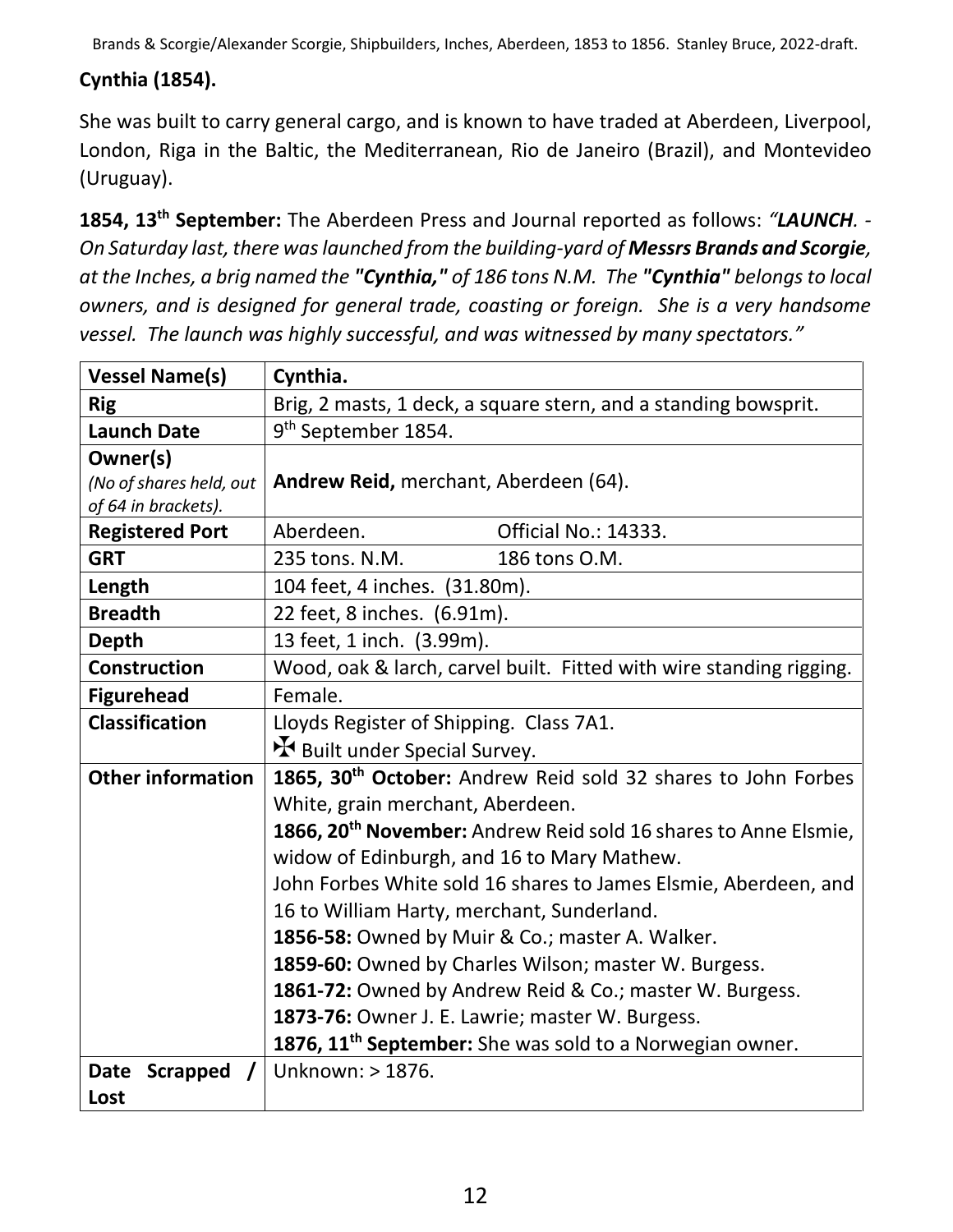#### **ALEXANDER SCORGIE.**

**8 th February 1855:** The partnership of **Brands & Scorgie**, Shipbuilders, Aberdeen was dissolved by mutual consent. Andrew Brands continued work on general ship-repair work, however **Alexander Scorgie** went on to build the schooner **'Margarets'** (96 tons) before he went bust.

#### **Margarets (1856).**

She was built to carry general cargo and intended for the Baltic trade, she is also known to have traded at Leith, Cadiz (Portugal).

**1856, 28th June:** The Aberdeen Herald and General Advertiser reported as follows: *"On Saturday, another vessel was launched- viz., the "Margarets" from Mr. Scorgie' s yard. She is a clipper schooner of very neat build, and measures 96 tons new, and 120 tons old measurement. The "Margarets" belongs to local owners, and is intended, we learn, for the Baltic trade."*

| <b>Vessel Name(s)</b>                          | Margarets.                                                                 |  |
|------------------------------------------------|----------------------------------------------------------------------------|--|
| <b>Rig</b>                                     | Schooner, 2 masts, 1 deck, a square stern, and a standing bowsprit.        |  |
| <b>Launch Date</b>                             | $21^{st}$ June 1856.                                                       |  |
| Owner(s)                                       |                                                                            |  |
| (No of shares held, out<br>of 64 in brackets). | Peter Beveridge, manufacturer, Aberdeen (64).                              |  |
| <b>Registered Port</b>                         | Official No.: Unknown.<br>Aberdeen.                                        |  |
| <b>GRT</b>                                     | 120 tons OM.<br>96 tons. NM                                                |  |
| Length                                         | 76.2 feet. (23.23m).                                                       |  |
| <b>Breadth</b>                                 | 18.9 feet. (5.76m).                                                        |  |
| <b>Depth</b>                                   | 11 feet. (3.35m).                                                          |  |
| <b>Construction</b>                            | Wood. Carvel built. Oak, Larch and Elm.                                    |  |
| <b>Figurehead</b>                              | Female.                                                                    |  |
| <b>Classification</b>                          | Lloyds Register of Shipping. Class 6A1.                                    |  |
| <b>Other information</b>                       | 1856-64: Owned by Peter Beveridge, master P. Ross.                         |  |
|                                                | 1862: Owned by Peter Beveridge, master Craig.                              |  |
| Scrapped<br>Date                               | 1870, 15 <sup>th</sup> March: wrecked 3 miles north of Sunderland.<br>The  |  |
| Lost                                           | Saunders's News-Letter - Thursday 17 <sup>th</sup> March 1870, reported as |  |
|                                                | follows: "The Schooner 'Margaret', of Aberdeen, which left                 |  |
|                                                | Sunderland, on Tuesday, went on shore on the Whitburn Steel, and           |  |
|                                                | has become a total wreck." (A vessel of this name was wrecked 24-          |  |
|                                                | 3-1870 at Spittal Point, Wigtownshire).                                    |  |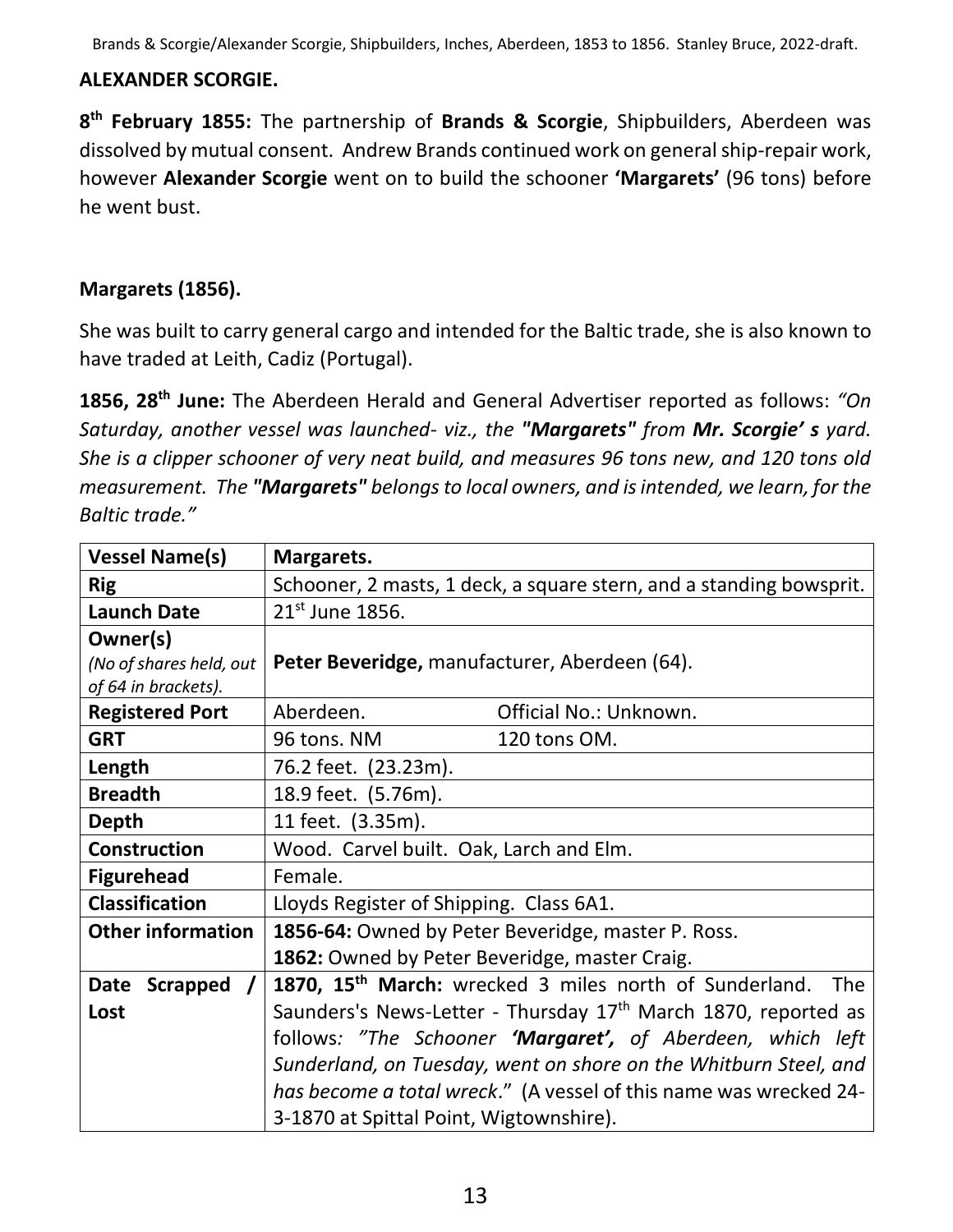

*Typical British 2-masted schooner. (Oil painting by Robert Sanders).*

#### **Bibliography.**

- 1 Various newspapers as mentioned within the book text.
- 2 Lloyds Register of Shipping.
- 3 Aberdeen Register of Shipping (Aberdeen City Archives).

#### **Websites.**

| www.electricscotland.com          | The Shipbuilders of Aberdeen.                  |
|-----------------------------------|------------------------------------------------|
| www.aberdeenships.com             | Information on >3,000 Aberdeen built vessels.  |
| www.clydeships.co.uk              | Information on >40,000 Scottish built vessels. |
| www.britishnewspaperarchive.co.uk | 46 million newspaper pages from the 1700's.    |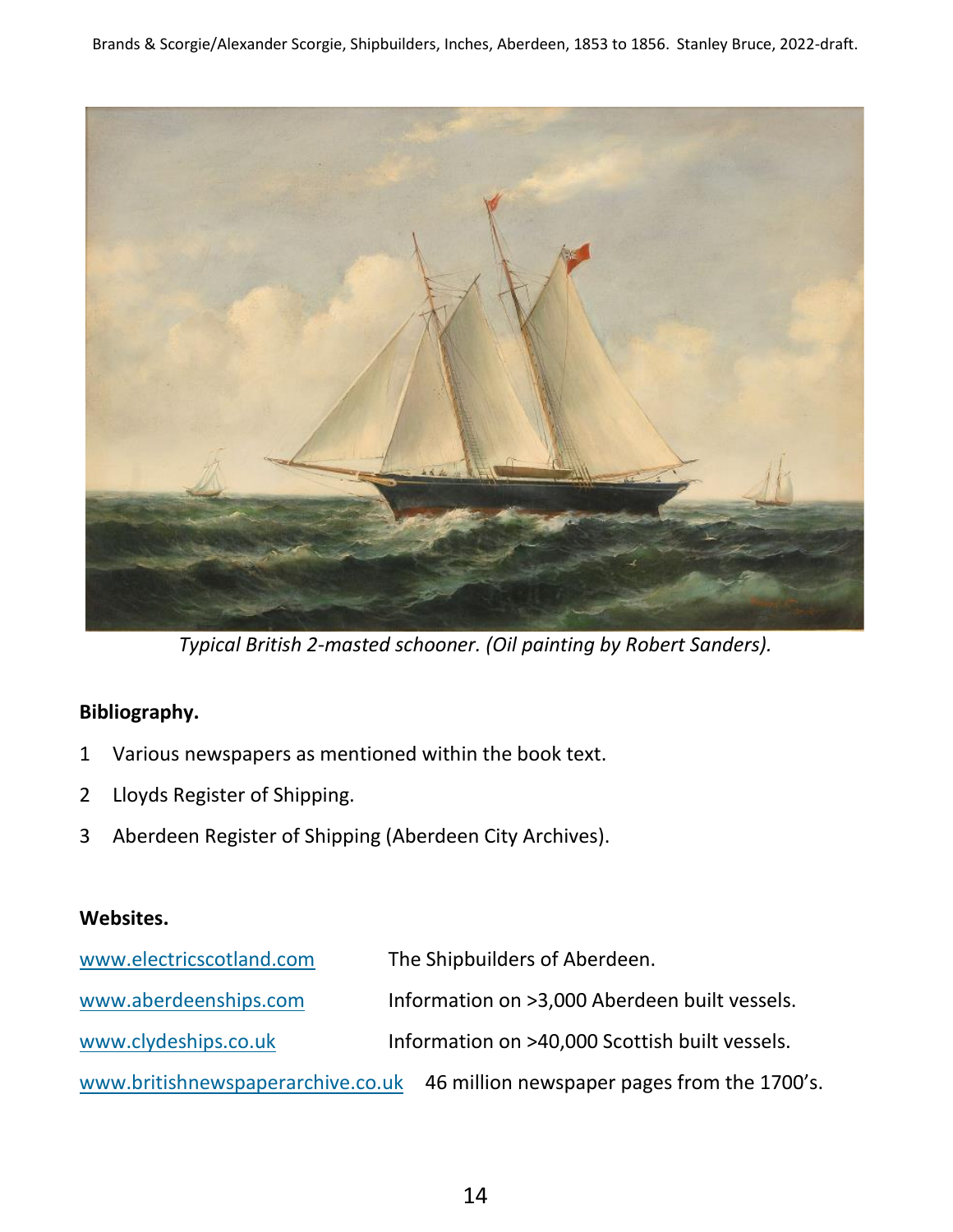### **Other Books in this Series.**

#### *Available online to date:*

**Aberdeen Concrete Shipbuilding Co.,** Ltd., Torry, Aberdeen, 1918 to 1920 (2018), 31 pages, no ISBN. **Walter Hood & Co.,** Shipbuilders, York

Street, Footdee, Aberdeen, 1839 to 1881 (2018), 220 pages, no ISBN.

**LESLIE:** Ship-owners, Shipmasters, & Shipbuilders of Aberdeen (An Introduction) (2018), 150 pages, no ISBN.

**John Smith & Co.,** Shipbuilders, Upper Dock, Aberdeen, c1862 to 1867 (2019), 47 pages, No ISBN.

**SS Intaba** Built by Hall, Russell & Co., Ltd. York Place, Footdee, Aberdeen, 1910. (2019), 70 pages, no ISBN

**RIFLEMAN**, 3-Masted Sailing Ship, Built in Aberdeen, 1860. (2019), 38 pages, no ISBN.

*(Includes information on the Great Coram Street Murder of 1872).*

Hall Russell Remembered, Shipbuilding in Aberdeen 1864 to 1992, (2007), 36 pages, No ISBN.

William Stephen & Co. / William Stephen & Sons, / Alexander Stephen & Sons, Shipbuilders, York Street, Footdee, Aberdeen, 1793 to 1830, (2019), 75 pages, no ISBN.

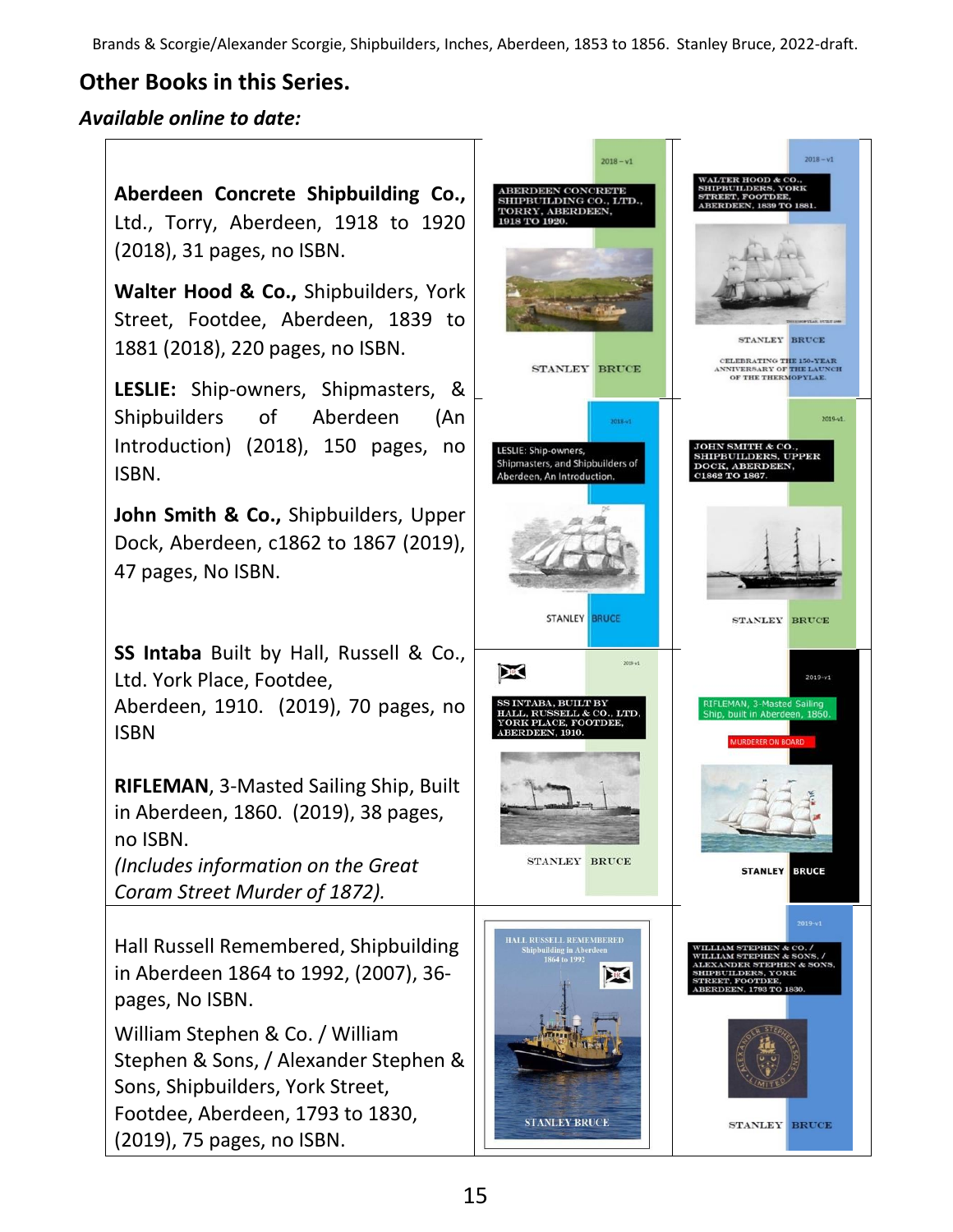# *Available online to date: (Continued).*



#### **Further Books in this Series.**

Further books in this series are planned and will all be available to read online or download as a pdf, free of charge at [www.electricscotland.com](http://www.electricscotland.com/) on **'The Shipbuilders of Aberdeen'** page.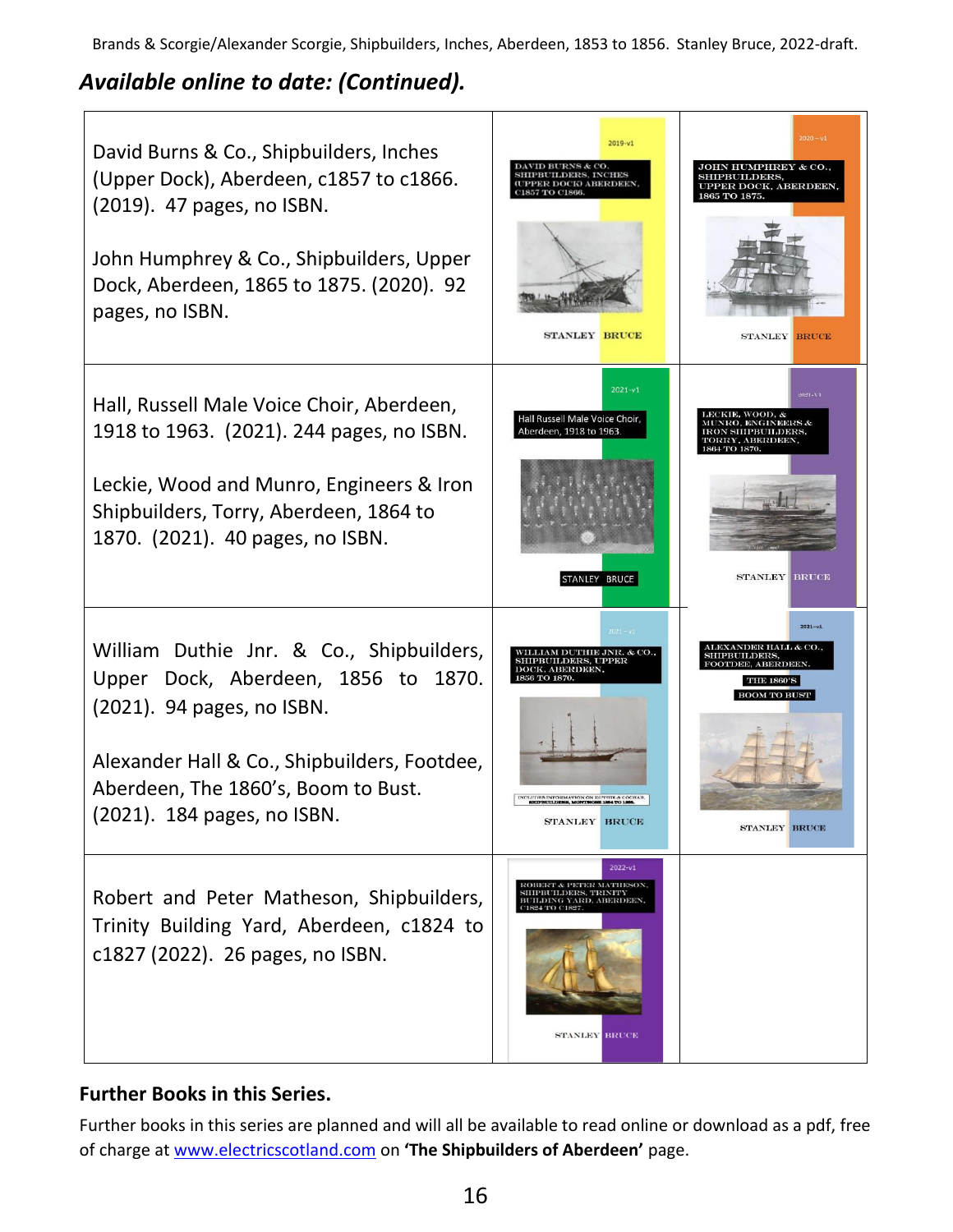**Other Books by this Author.** (Free pdf's are online at [www.electricscotland.com](http://www.electricscotland.com/) ).

Banff and Macduff Curling and Skating Clubs (2022) free pdf online.

Banff and Macduff Lifeboat, The Early Years, 1860 to 1877 (2021), free pdf online.

John Webster, Shipbuilder, Fraserburgh, 1838 to 1887. (2021). Limited edition.

Launch of the M.V. Eddystone,  $4<sup>th</sup>$  March 1954 (aka Taylor's Ship). (2021) privately printed.

Banff Through the Years, An Illustrated History of the Royal Burgh - Volume 2 - 18<sup>th</sup> Century (2021), free pdf online.

Banff Roll of Honour - WW1 and WW2, (2014). No ISBN, *kindle version only.*

Banff Through the Years, An Illustrated History of the Royal Burgh - Volume 1 – Up to 1699, (2013). ISBN 978-1-907234-12-5. Also available for the kindle.

Along The Coast – St Fergus to the Bridge of Don, (2013). ISBN 978-1-907234-10-1.

Herring Fishing - Banff and Macduff, by Stanley Bruce and Malcolm Smith, (2011). ISBN 978-1-907234-06-4.

Along the Coast – Burghead to Portknockie, (2010). ISBN 978-1-907234-09-5. Also available for the kindle.

Along The Coast - Cullen to Pennan, 2nd Edition, (2010). ISBN 978-1-907234-08-8. Also available for the kindle.

Whitehills Through the Years, (2010). ISBN 978-1-907234-04-0.

Fraserburgh Through the Years, (2010). ISBN 978-1-907234-07-1.

Back to the Sea – An Introduction to Peter Frederick Anson and his life on the east coast of Scotland, by Stanley Bruce and Tina Harris (2009). ISBN 978-1-907234-00-2. Also available for the kindle.

**Hall Russell Remembered, Shipbuilding in Aberdeen 1864 to 1992,** rewritten and republished (2009), 56-pages, ISBN 9781907234026.

Along the Coast – Pennan to St Fergus, (2009). ISBN 0-9547960-9-9. Also available for the kindle.

Macduff Through the Years, (2008). ISBN 978-0-9547960-8-2.

Macduff Roll of Honour 1914-1919, (2008). ISBN 978-09547960-7-5.

Along The Coast - Cullen to Pennan, (2007). ISBN 0-9547960-4-4.

Comforting Words, (2006). ISBN 0-9547960-3-9.

Along The Coast - Cullen to Pennan, (2007). ISBN 978-9547960-4-4.

Macduff Parish Church Bi-centenary, (2005). (Revised and reprinted 2007).

The Bard o' Buchan Vol. 1, (2005). ISBN 0-954796020.

The Bard o' the Broch: A Celebration of Fraserburgh's Heritage, (2004). ISBN 0-954796013.